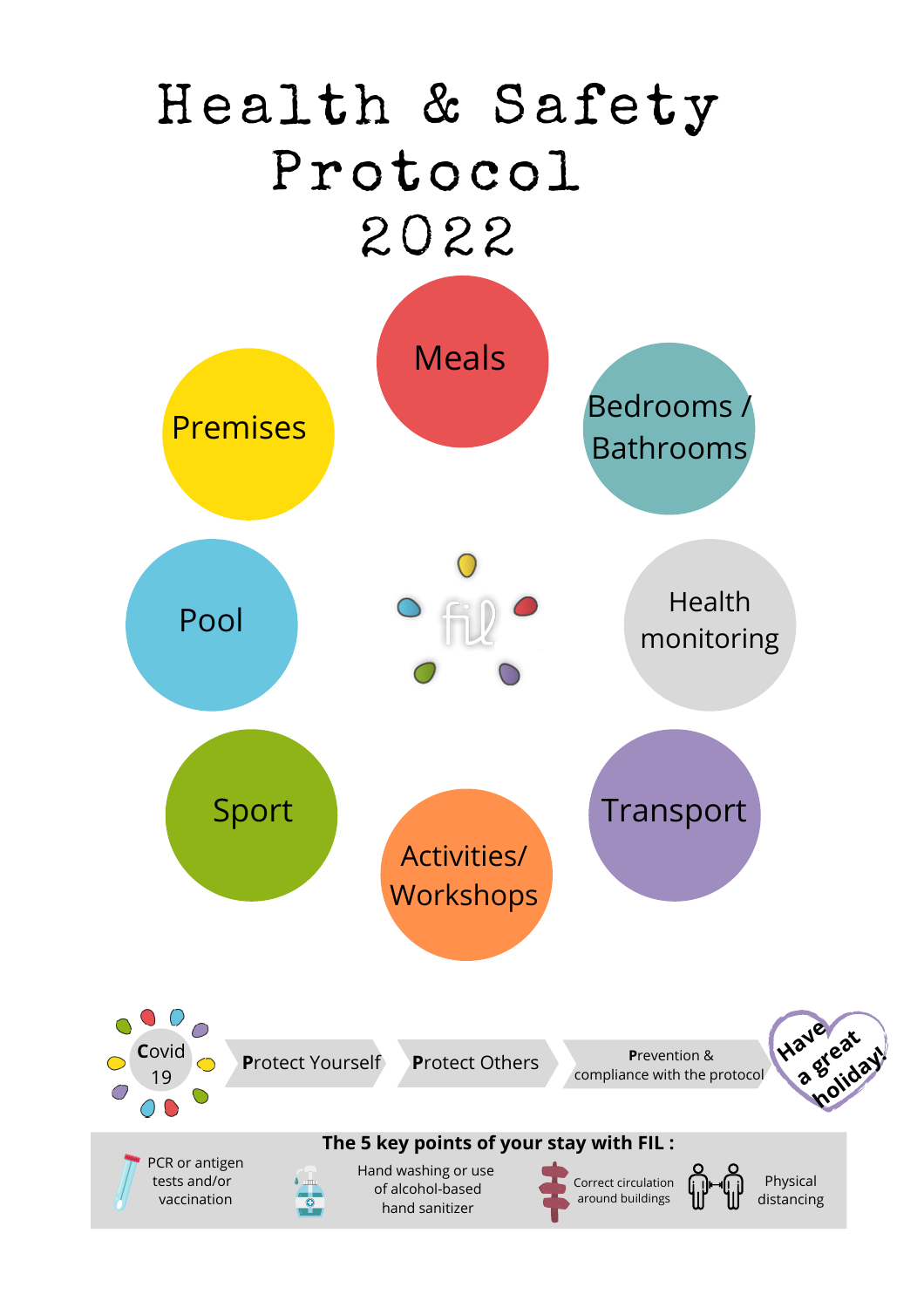- The person in charge of the healthcare protocol within the organisation = is the healthcare assistant and point of contact regarding covid.
- Connecting with families and providing information before the trip.
- Preventitive mesures and compliance with the protocol during the trip.
- Regular checking of temperature.
- Detect / contain / isolate in the event of COVID-19 cases.
- Infirmary rooms for quarantine.
- Deep cleaning of all facilities before each stay and between groups.
- Cleaning twice a day (with gloves) of the facilites being used.
- Disinfecting with anti-viral products of high touch surfaces (door handles, surfaces, bathrooms, floor, teaching materials and games).
- Several water access points for hand washing with soap (for 30 seconds) with alcohol-based gel also available (to be used sparingly with minors). Paper towels used for hand-drying.
- Aeration of bedrooms for at least 15 minutes every day.
- No use of air-conditioning or fans.
- Arrival and departures times of participants to be staggered over a longer time period and no access to the premises for parents or accompanying persons.
- Display of Covid-19 prevention notices
- Circulation flow in the buildings to be specified.
- More restricted use of the buildings and prioritisation of outdoor activities.
- Bedrooms of 4 to 6 people, maximum 4 children per bedroom when possible.
- Minimum of 1m distance between 2 bunk beds and head to tail layout.
- Belongings to be stored safely in the cupboards provided (1 per child).
- 1 bathroom per bedroom and one child at a time in the bathroom.
- Restricted access to bedrooms between 10 am and 1 pm and between 3 pm and 5 pm.
- Disinfection and use of virucide for high touch surfaces (door handles, light switches, taps, toilet seats, toilet paper dispensers, toilet brushes) twice a day.
- Bed linen to be washed at 60°C for 30 minutes minimum between trips.





Health

Monitoring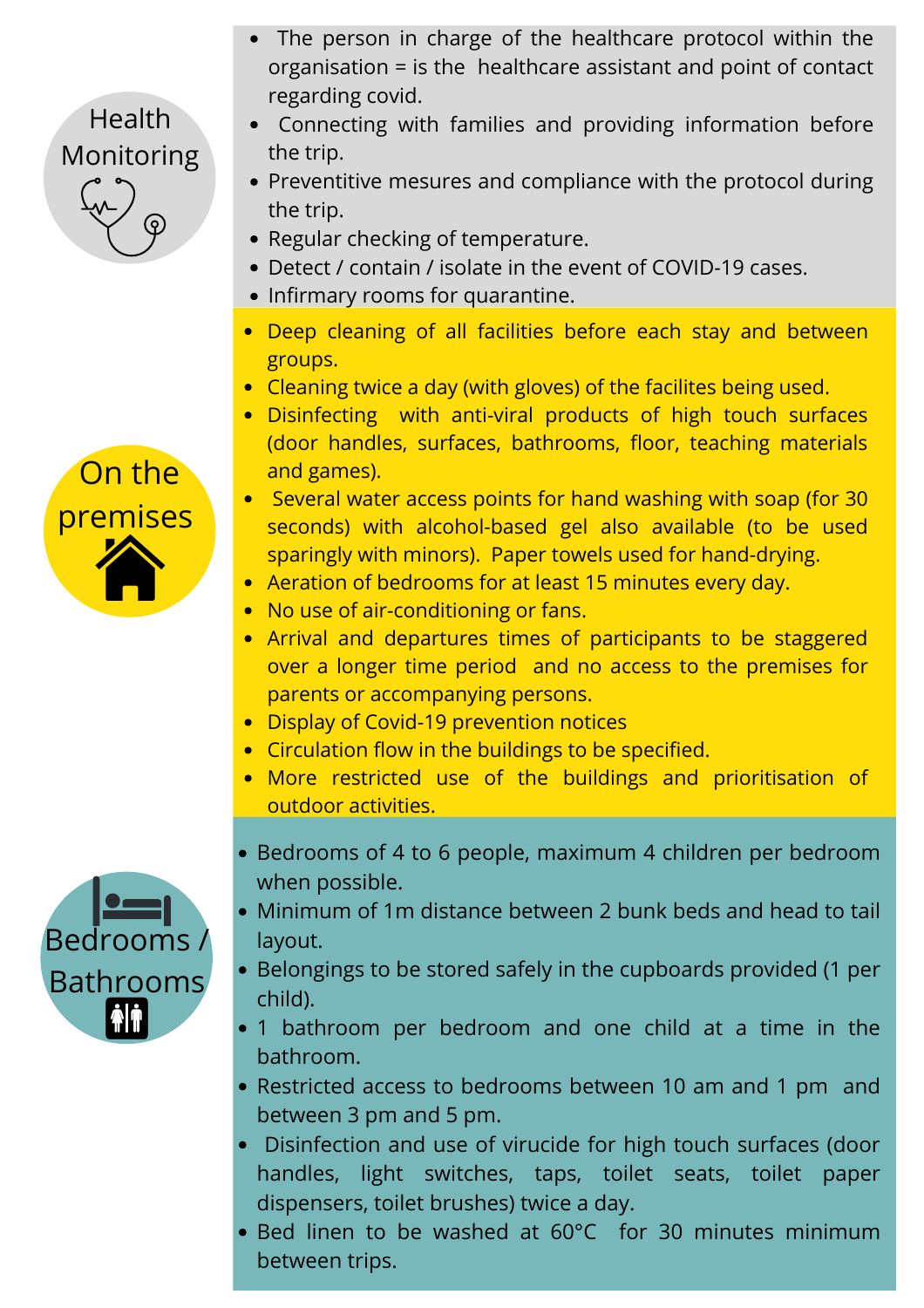## Meals

## Activities/ Workshops







- Meals eaten outside where possible arranged in small groups.
- 10 people maximum per table with spacing of 1m between each table and 2m between each group.
- Hand washing before and after each meal and snack.
- 2 people to lay the table (this changes every meal!) having properly washed their hands beforehand and used alcohol gel!
- One persons to serve the others (this changes every meal!)! having properly washed their hands beforehand and used alcohol!
- Use of personal drinking bottles (washed by the child) and each child uses only their own utensils and plate during the meal.
- Disinfection and use of virucide of the tables and chairs after each meal.
- Several different serving times as required
- Groups remain the same throughout the trip and for each activity/workship where possible.
- One room per group for the duration of the trip.
- Physical distancing of 1m where possible.
- Individual equipment used for each child during workshops.
- Hand washing before/after the break during workshops and activities.
- Provision of alcohol gel.
- Disinfection of tables between each group.
- Aeration if indoor spaces.
- Sports and organised games to be organised respecting the relevant rules and hand washing before and after.
- The distance between participants must be 2m minimum.
- The removal of masks may be permitted for certain sports if necessary.
- Towels to be hung up on the external fence.
- Everyone has their own turn in the shower.
- Respect of the 1m distancing rule (whilst queueing for the shower or pool). Correct circulation flow in the pool and surrounding enclosure (entrance and exit to different places)
	- Provision of alcohol gel in all vehicles used.
	- Vehicles to be aired continuously during transport if possible (windows open).
	- The same group of children in each vehicle and the same driver.
	- Cleaning and disinfecting of the vehicles after use and between groups.